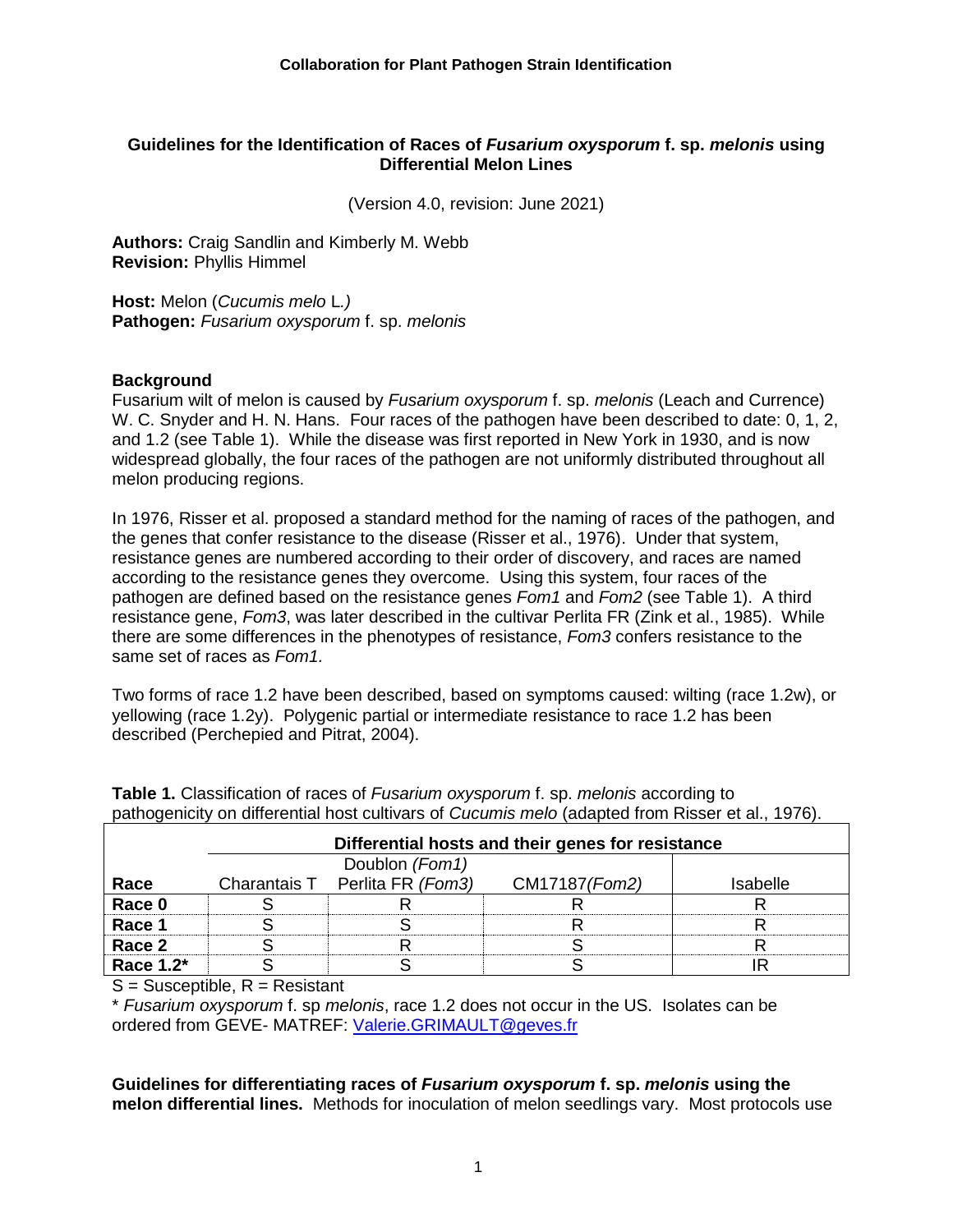either spore suspensions or a mycelium-agar slurry as inoculum. Other variations include the age of the seedlings at inoculation, and the conditions under which the seedlings are maintained after inoculation. The following is an inoculation procedure that has been demonstrated to give consistent results:

- 1. Seeds are sown in vermiculite, geminated at  $25{\text -}30^{\circ}$ C, and grown in a greenhouse at  $25{\text -}$ 30°C with 16 hour photoperiod. Plants should not be fertilized prior to inoculation.
- 2. Six days before inoculation of the plants, the inoculum is started by transferring the pathogen to V-8 broth (200 ml V-8 juice, 800 ml water, 3 g  $CaCO<sub>3</sub>$ ). The culture is then incubated at  $30^{\circ}$ C on a rotary shaker set fast enough to keep the culture aerated.
- 3. Inoculation is done when cotyledons of the seedlings are fully expanded (10 to 14 days after sowing). The inoculum is prepared by straining the culture through cheesecloth, and adjusting the concentration of the spore suspension to 1  $X$  10<sup>6</sup> spores/ml. The seedlings are gently lifted from the vermiculite, and the roots washed. The washed roots are then submerged the inoculum for 5 minutes. The seedlings are then transplanted into potting mix, and allowed to recuperate in a cool, dark, humid environment overnight.
- 4. The day after inoculation the plants are moved to a growth room, and maintained for three weeks at 24°C with 12 hours of light/day. The soil should be kept moist, but not saturated. The plants are fertilized 10 days after inoculation.
- 5. The seedlings will typically regain turgor after inoculation, and then the susceptible plants will start to wilt 5 to 7 days after inoculation. By three weeks after inoculation the results should be clear, with resistant plants remaining asymptomatic, and susceptible plants developing symptoms including wilt, stunting, vascular discoloration, and death. It is sometimes necessary to cut the stems of stunted plants to look for vascular necrosis.



Liquid cultures of *Fusarium oxysporum* f. sp. *melonis* grown in V-8 broth.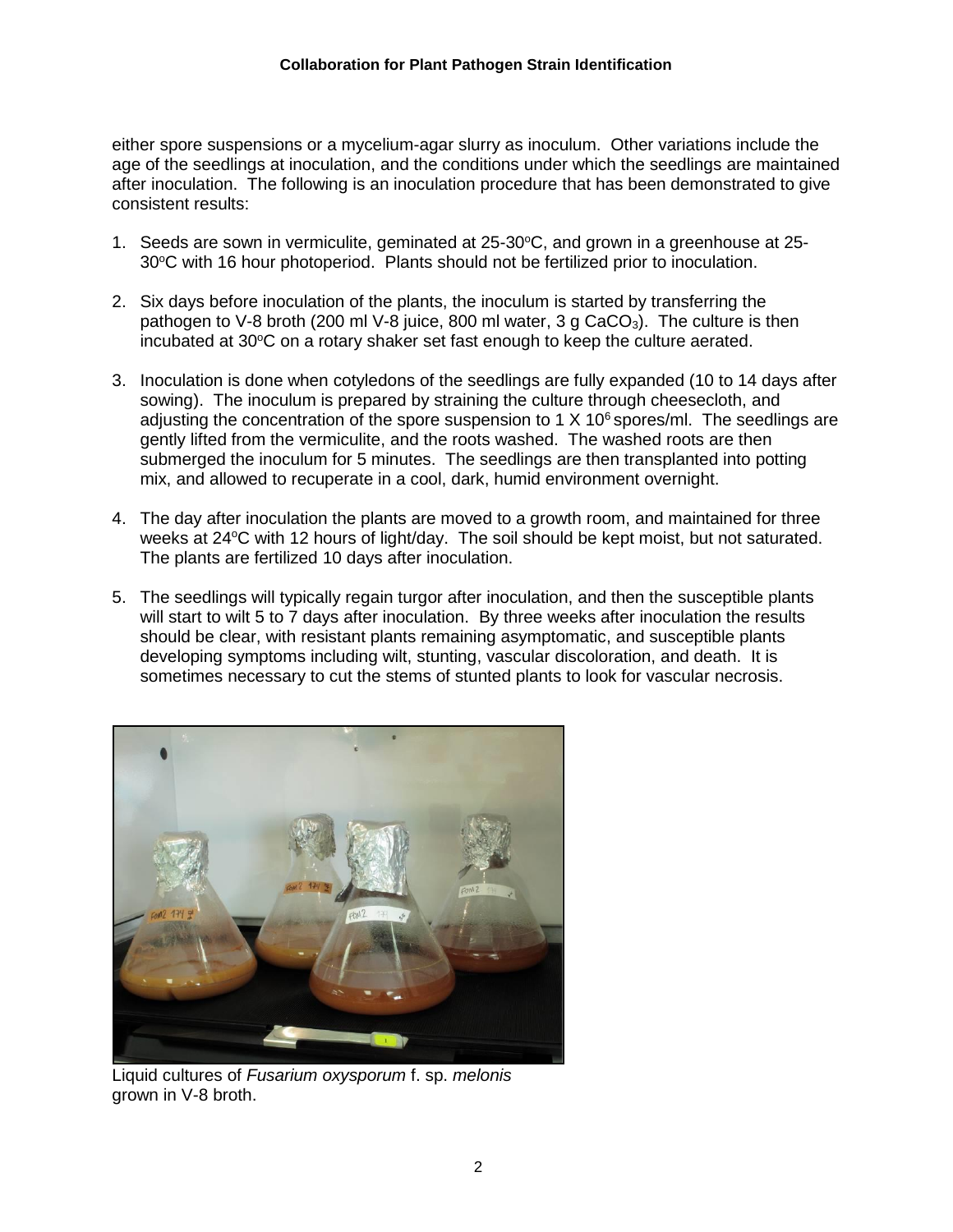

Melon seedlings grown in vermiculite.



Removal of seedlings from the vermiculite.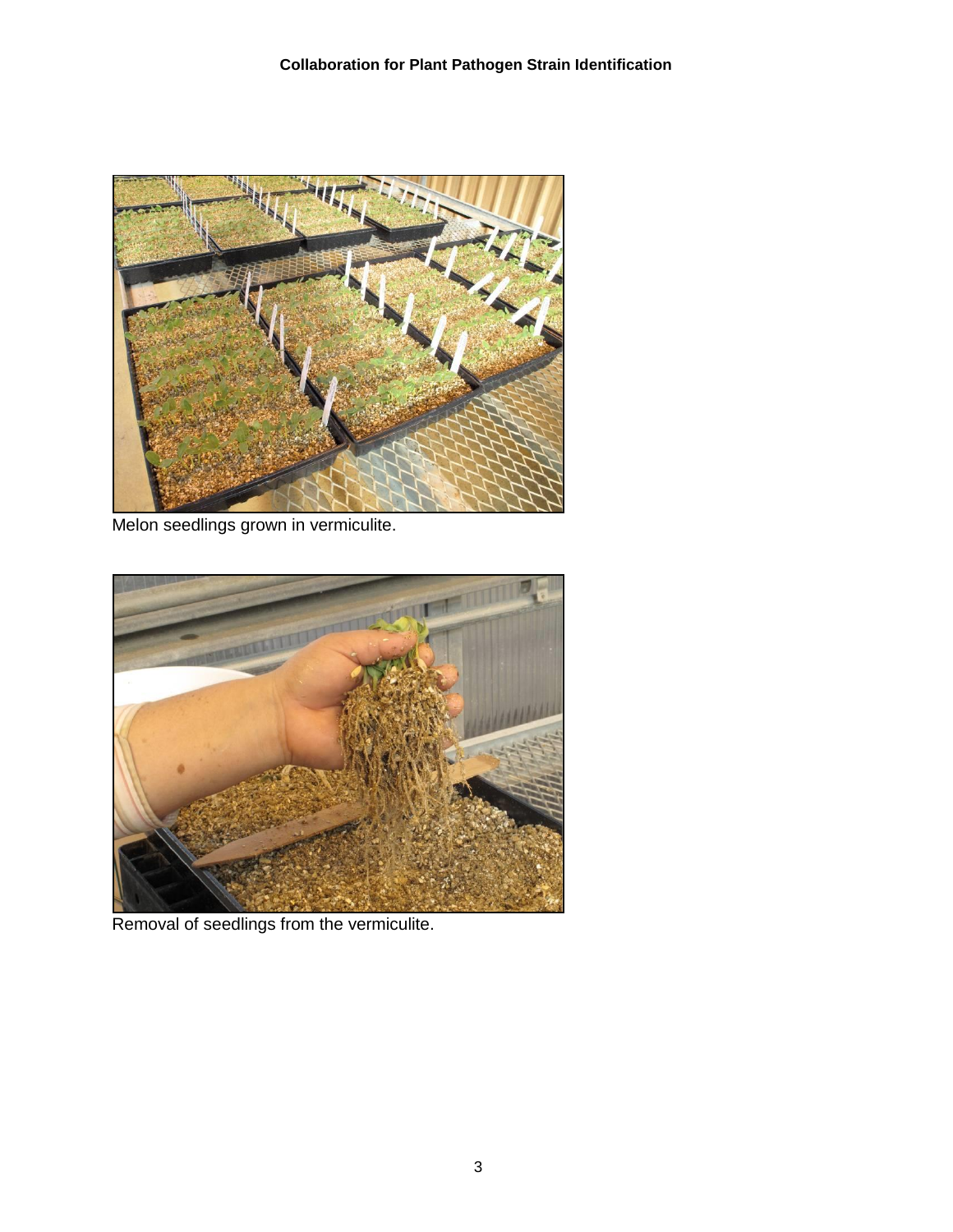

Washing off the roots.



Seedlings soaking in the inoculum.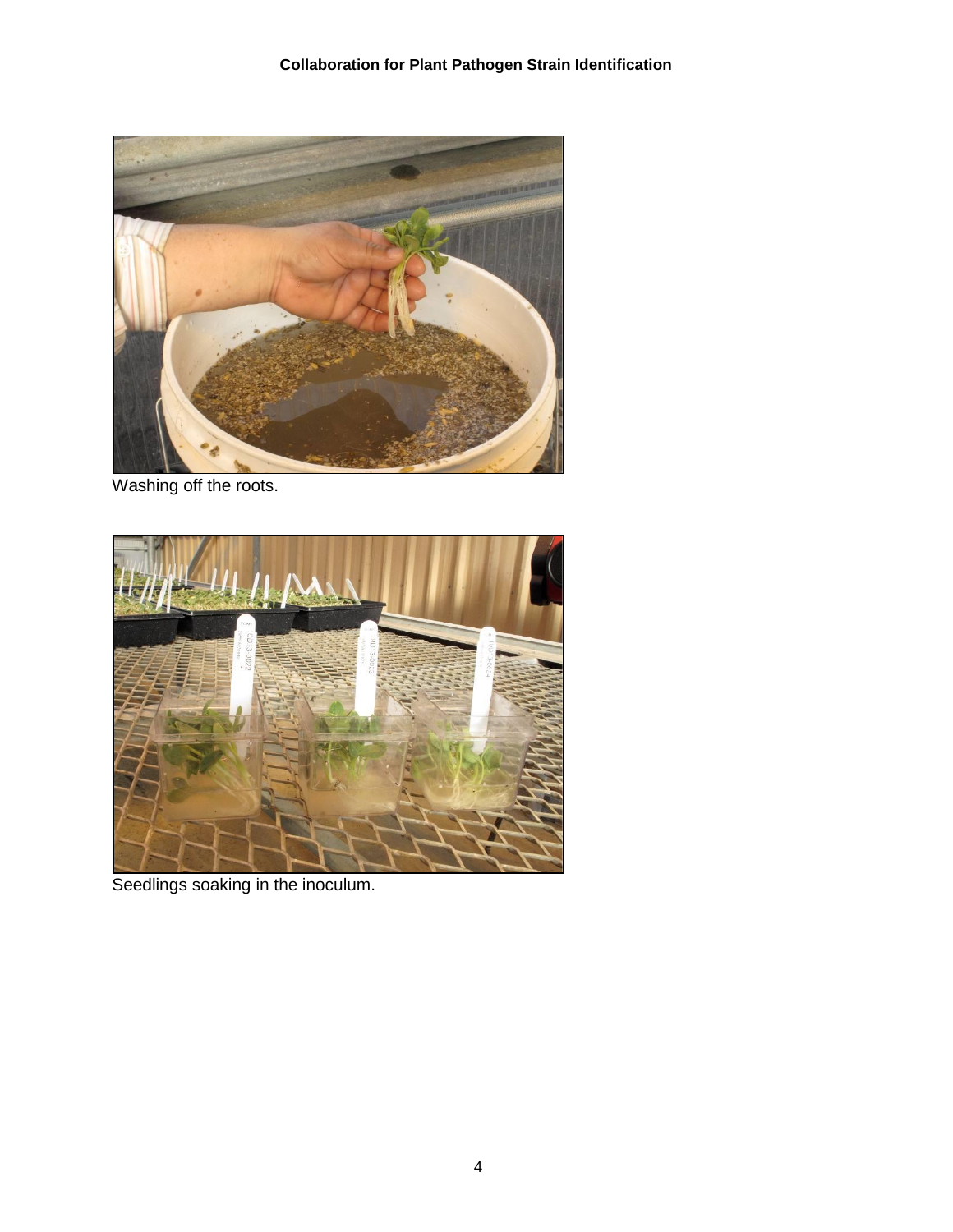

Melon seedlings transplanted into potting mix (one day after inoculation).



Inoculated melon seedlings in a growth room.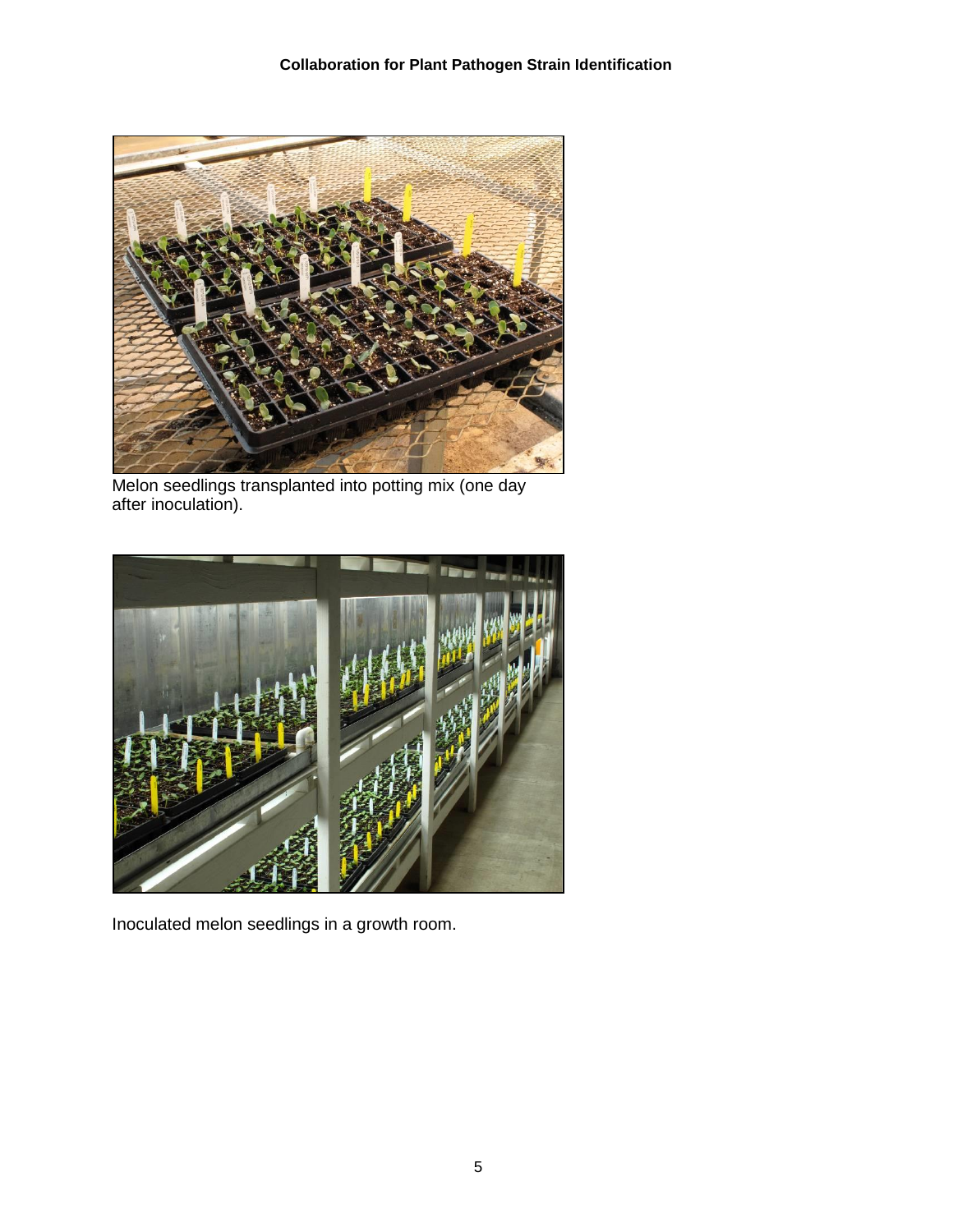

Melon seedlings three weeks after inoculation with Fom. Resistant seedlings (last row on the right) are asymptomatic, but susceptible seedlings are dead or dying.

# **Ordering seeds of melon differential lines:**

Seeds of each of the differential lines listed in Table 1 can be ordered from the USDA GRIN (Germplasm Resources Information Network). You may search the USDA GRIN database without logging in, but cannot order seeds until you create an account and log in to the database.

To set up an account, go to [https://npgsweb.ars-grin.gov/gringlobal/search](https://npgsweb.ars-grin.gov/gringlobal/search.) and select 'New user' at the top of the opening page and follow instructions to create a profile and establish an account.

To order seeds, go to<https://npgsweb.ars-grin.gov/gringlobal/search> and log in to your USDA GRIN account. Type in 'melon Fusarium wilt differentials' in the search window. Select the differential hosts to order. Select the cart button at the top of the page to generate an order form. Select 'submit' to place your order.

A limited supply of seeds per differential can be ordered at no charge, as long as there is adequate seed in supply. The USDA National Plant Germplasm System in which the GRIN database is housed may not always have adequate seed of all the differentials listed to provide a full set of differentials.

**Note:** A limited supply of 50 seeds per differential can be ordered at no charge, as long as there is adequate seed in supply. The NPGS may not always have adequate seed of all the differentials listed above to provide a full set of differentials.

If you have difficulties ordering seeds, contact us at [cppsi@ucdavis.edu](mailto:cppsi@ucdavis.edu) for assistance.

# **Ordering isolates of** *Fusarium oxysporum* **f. sp.** *melonis***:**

Reference isolates of races 0, 1 and 2 of *Fusarium oxysporum* f. sp. *melonis* can be ordered from the National Center for Genetic Resources Preservation.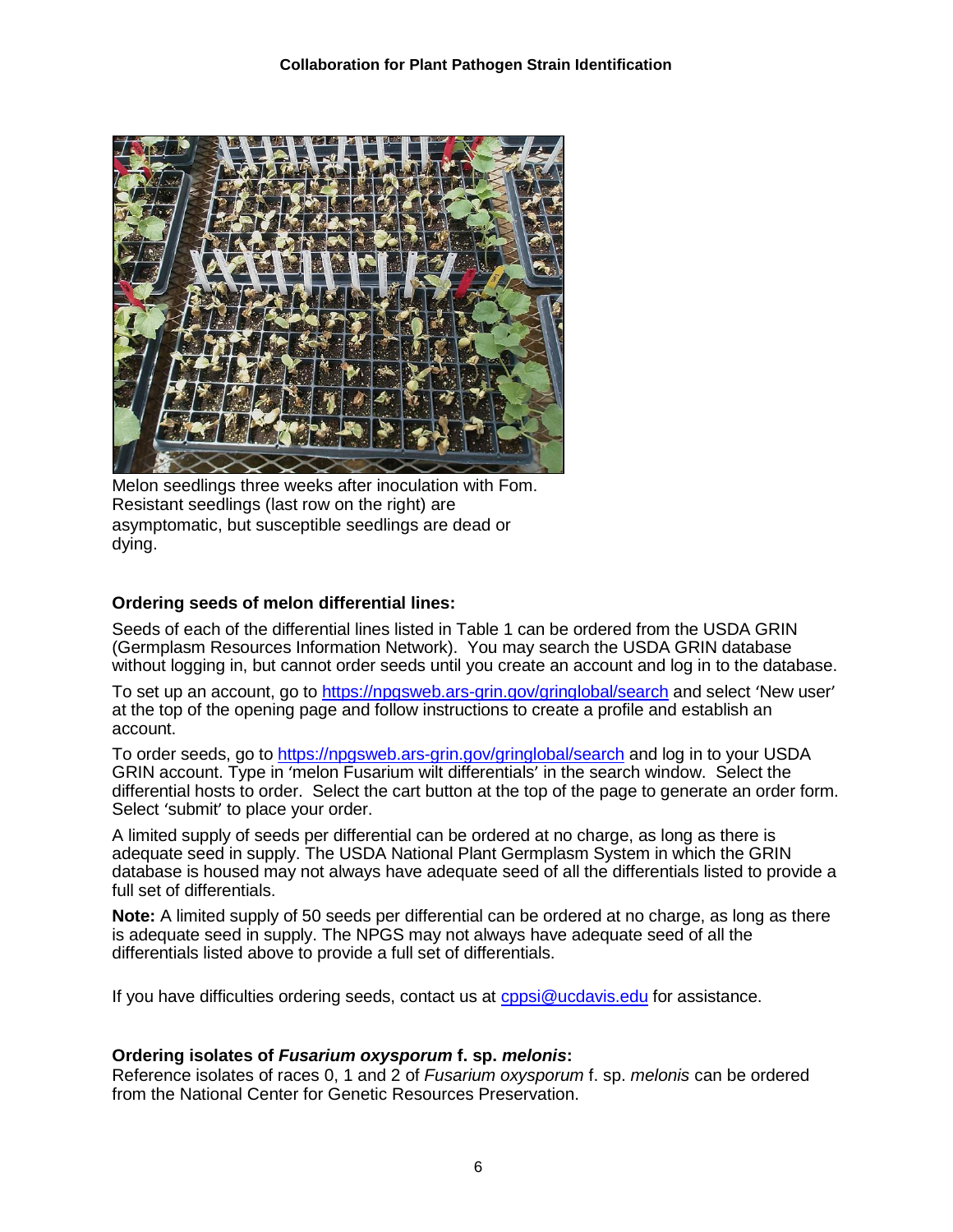The isolates were provided by the laboratory of Dr. Tom Gordon, UC Davis. They are:

Race 0: Isolate TX388, Rio Grande, Texas, VCG 0134, R. Martyn. Race 1: Isolate GL174, Fresno County, CA, VCG 0134. Race 2: P2 Fresno County, CA, VCG 0130, D. Jacobson.

To request the isolates, contact: Dr. Stephanie Greene Seed Curator USDA-ARS-NCGRP, Plant and Animal Genetic Resources Preservation Unit 1111 South Mason St. Fort Collins, CO 80521 970-495-3227 (tel) [Stephanie.greene@ars.usda.gov](mailto:Stephanie.greene@ars.usda.gov)

Please note that isolates of race 1.2 are not available from CPPSI because the race does not occur in the USA). With the proper permit, isolates can be ordered from GEVE- MATREF: Valerie.GRIMAULT@geves.fr

# **Contacting CPPSI**

Inquiries on how to participate and support CPPSI, provide feedback on new strains identified, views on the inoculation protocols, differential hosts, or any related matter are welcomed. Please contact: Phyllis Himmel: [pthimmel@ucdavis.edu](mailto:pthimmel@ucdavis.edu) Office: + 530 752 <sup>5874</sup> [www.cppsi.org](http://www.cppsi.opr/)

# **Liability waiver**

The CPPSI Collaboration for Plant Pathogen Strain Identification, USDA NPGS/GRIN, APS, ASTA, and all other associated members and participating organizations or companies have done their best to provide information that is up-to-date and published in refereed journals and, therefore, no liability for the use of this information is accepted. The inoculation protocol described in this document has been demonstrated to be effective at identifying races of *Fusarium oxysporum* f. sp. *melonis,* and associated resistance in melon plants.

#### **References**

Risser, G., Banihashemi, Z., and Davis, D.W. 1976. A proposed nomenclature of *Fusarium oxysporum* f.sp. *melonis* races and resistance genes in *Cucumis melo*. Phytopathology 66:1105-1106.

Perchepied, L., and Pitrat, M. 2004. Polygenic inheritance of partial resistance to *Fusarium oxysporum* f. sp. *melonis* race 1.2 in melon. Phytopathology 94(12):1331-336.